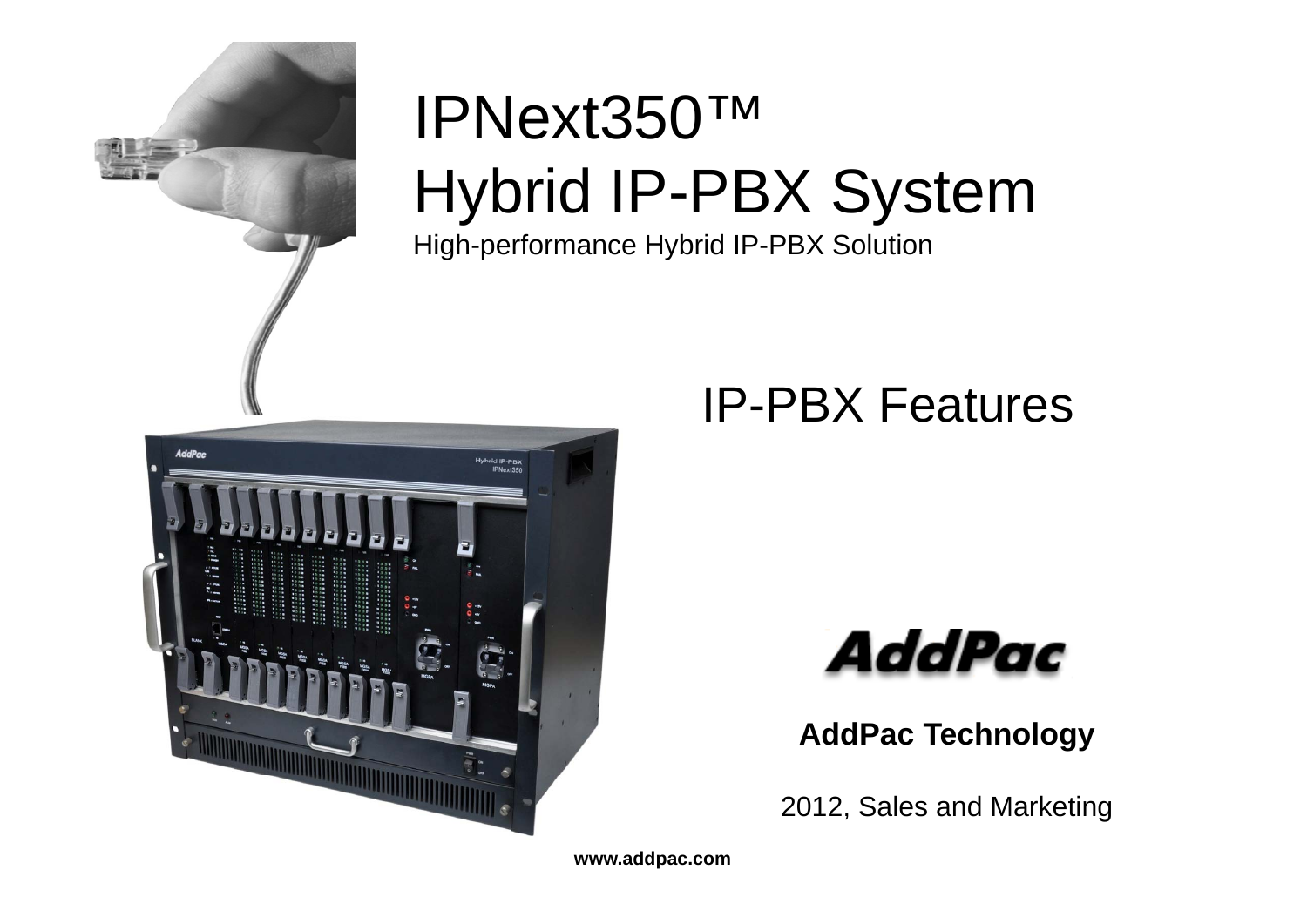### **Contents**

- IP-PBX Features
- Smart Multimedia Manager
- VoIP Gateway Features

AddPac





**AP-IP120**



**AP-WP100**



lybrid IP-PB

**IPNext350 Hybrid IP-PBX System**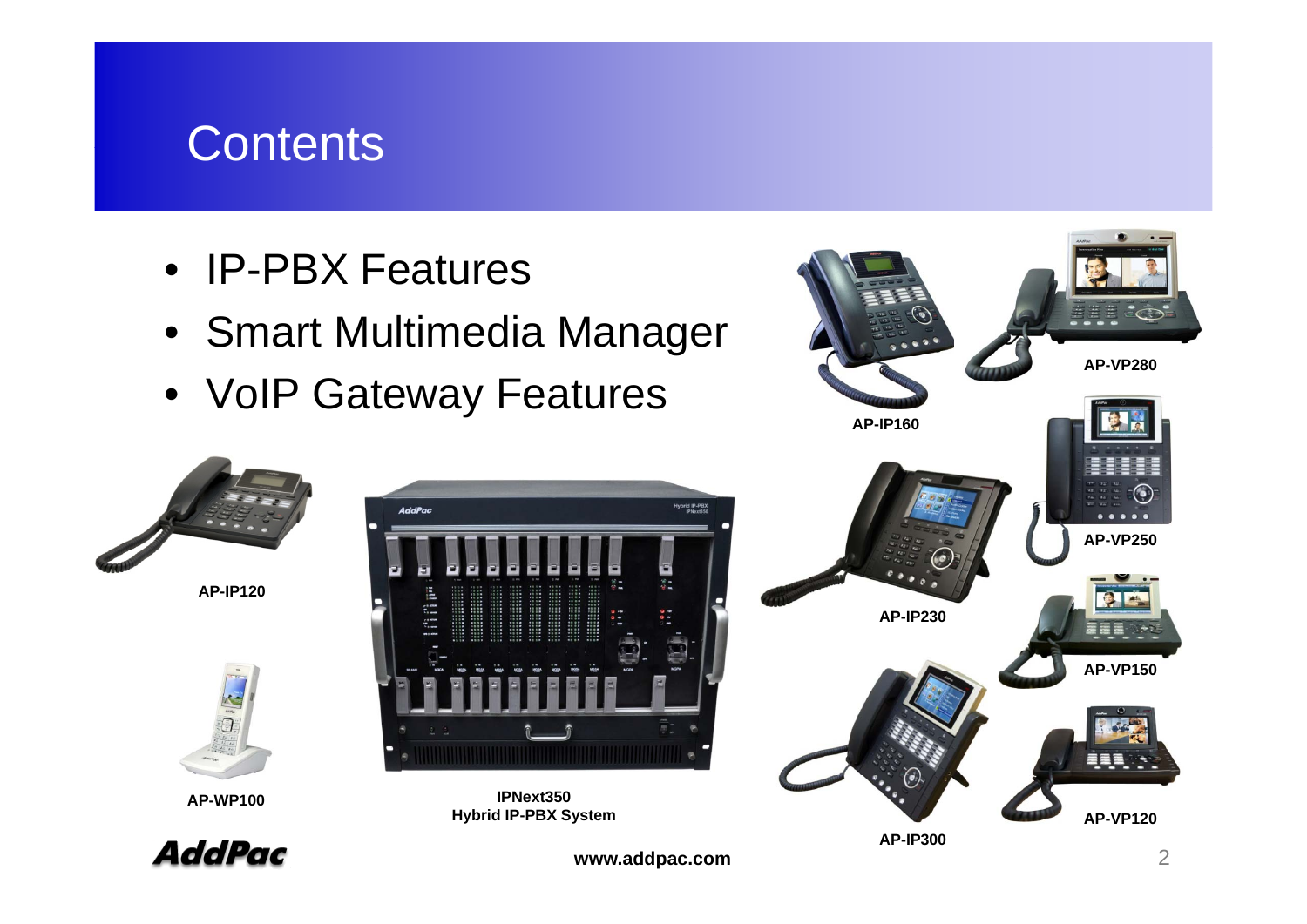IPNext350 Hybrid IP-PBX System

### • **Si li S Signaling Server**

- SIP Application Server, Proxy, Registrar and Location Server (RFC3261)
- Multiple ITSP Trunk with SIP & H.323 Accounts Support
	- **IP UA Client Role for Registering to ITSP SIP Server**
	- **H.323 Gatekeeper Client Role for Registering to ITSP H.323 Gatekeeper Server**

#### • **IVR & Auto Attendant**

- Default Auto Attendant Support
- Interactive Voice Response (IVR)
	- **Provides with GUI-based Smart IVR Scenario Editor**
	- **Up y load/Download Scenario by Smart IVR Scenario Editor**
	- **Supports Multiple Concurrent Scenarios**
	- **Supports Recordable IVR Prompts**

#### • **Voice Mail**

- Support Voice Mail with IVR
- Access from Remote Site via Trunk Support
- Voice Mail Notification Support

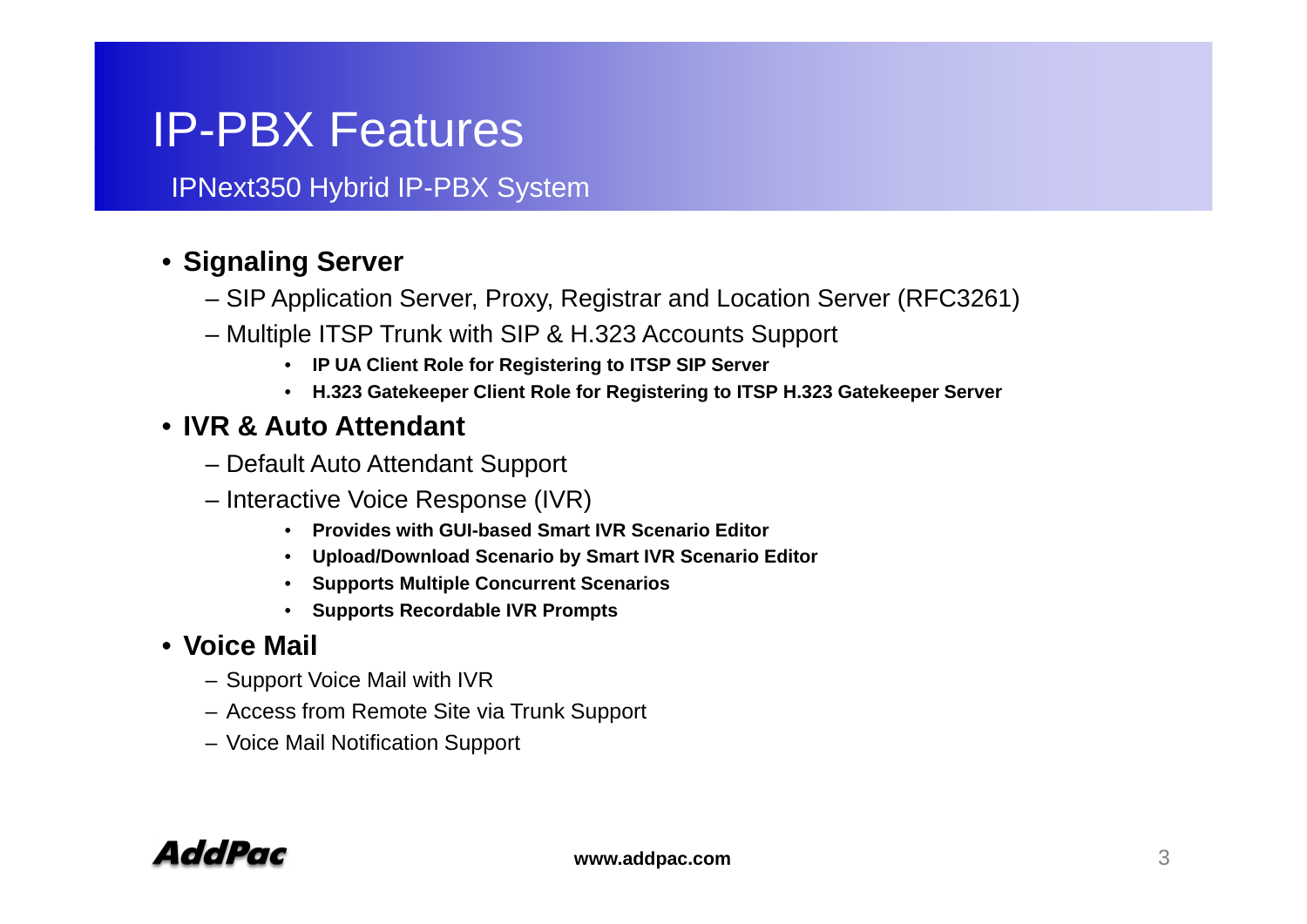IPNext350 Hybrid IP-PBX System

#### • **Conference**

- G.711 u-law, G.711 a-law, Internal Audio MCU Support
- Ad-hoc Conference
- Dial-Out Conference
- Meet-me Conference
- Multiple External MCU support( Video, Audio, etc) : AddPac AP-MC1000, etc
- Conference Chair and Participants Management

#### • **Music & Announcement**

- Music on Hold
- Replaceable Announcements
- Dialing Music / Tone Service

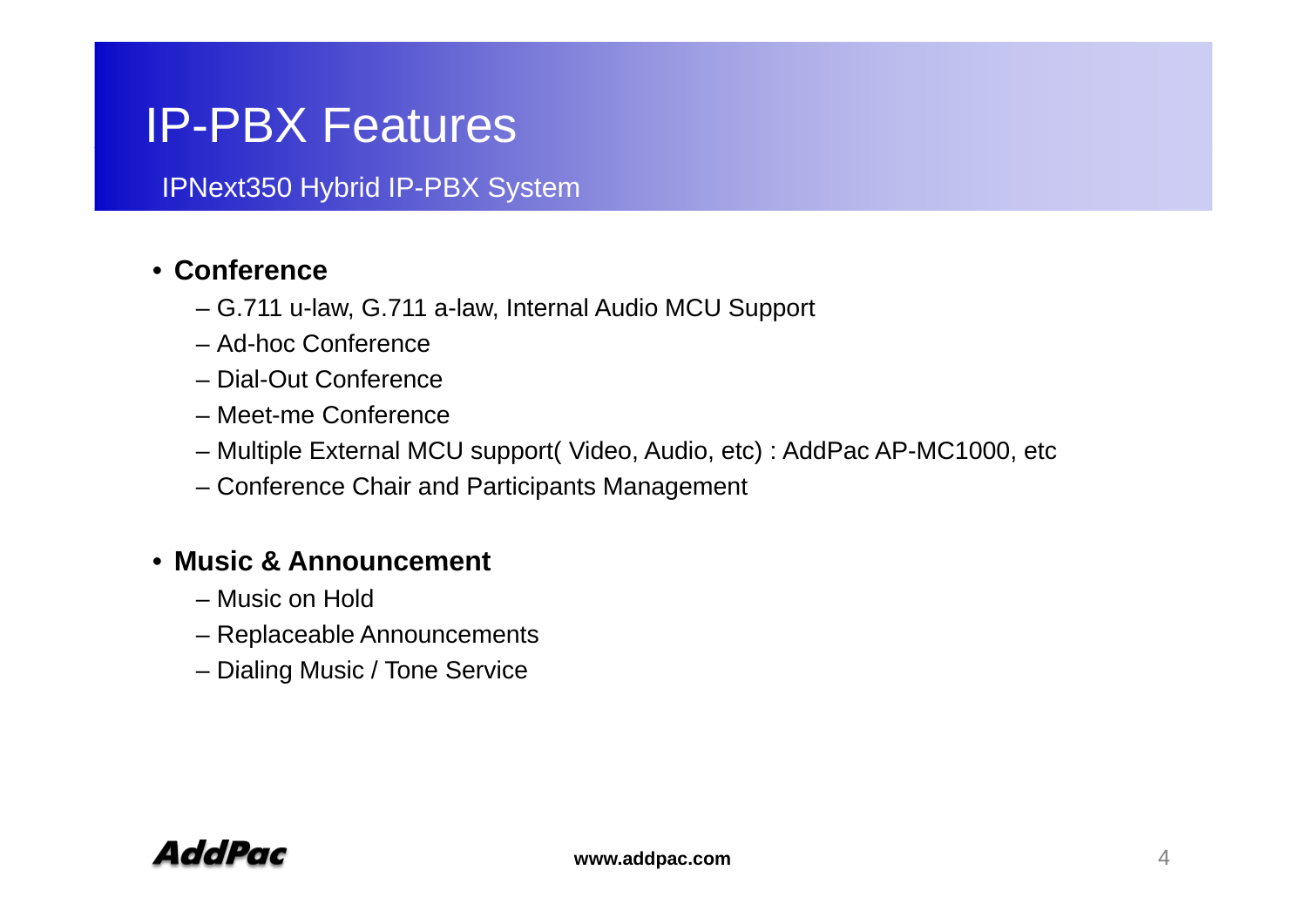### IPNext350 Hybrid IP-PBX System

### • **Number & Call Routing**

- Trunk Hunting by Preference or Sequential
- Call Hunting by Preference, Simultaneous, Random
- Call Hunting by Chained Hunting Group
- Partition for Address Grading
- Call Class for Call Access Control
- Number Translation Rule for Inbound/Outbound Call
- Centrex with Prefix Support
- Multiple Shared Devices with One Number
- Multiple Numbers on One Device
- Individual Call Park within Park Number Pool Number
- Group Call Park within a Group or Other Group
- Call Pickup of Ringing Call of Same Group or Other Group
- Call Pickup of Parked Call
- Call Transfer Blind, Consult
- Call Forwarding Unconditional, Busy, No Answer, Voice Mail
- Call Waiting
- Call Swaping
- Call Hold

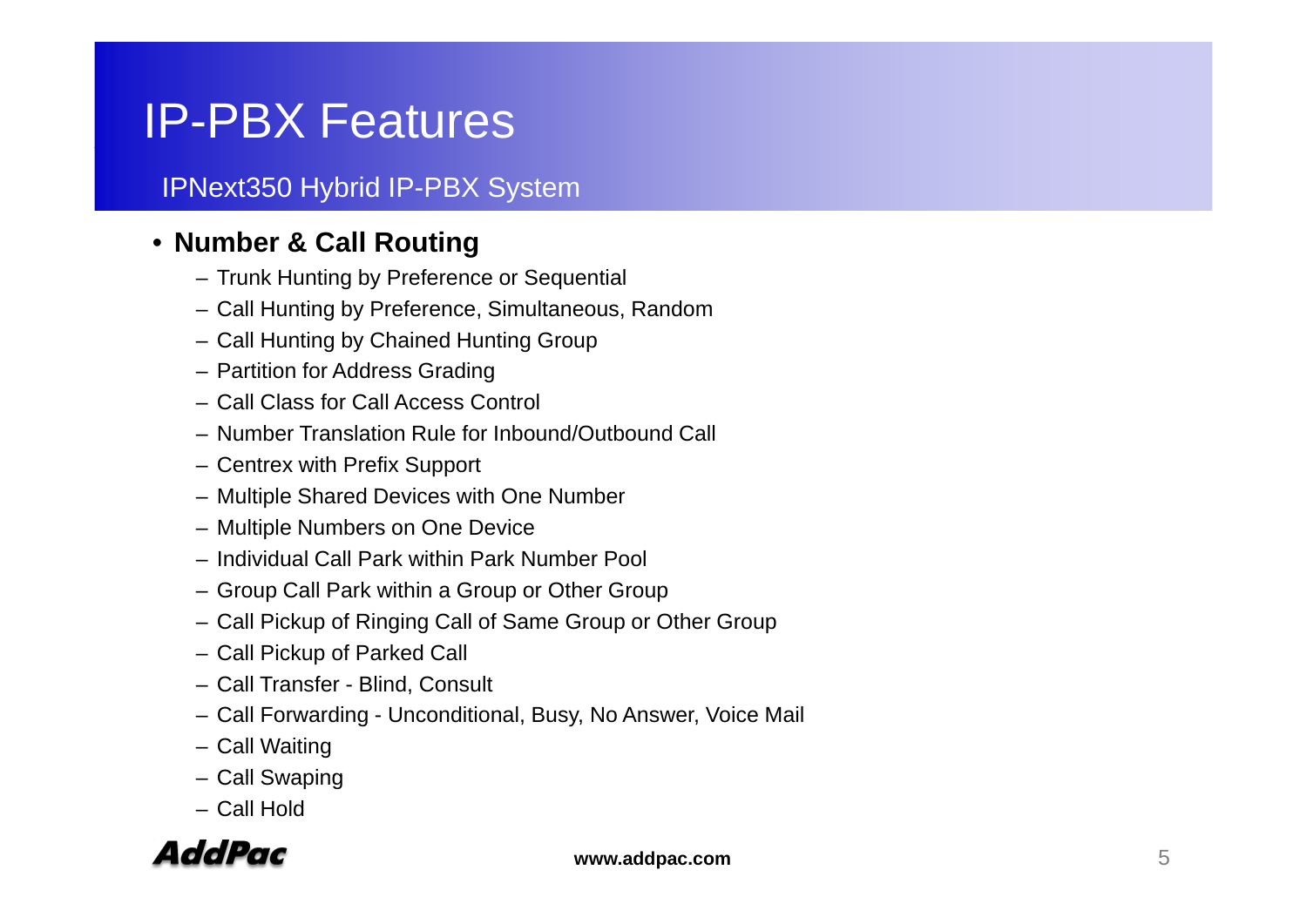#### IPNext350 Hybrid IP-PBX System

#### • **IP-PBX Advanced Features with AddPac IP, Video Phones PBX with**

- Multiple Call Handling with Call Status and Calling Line Number and Name
- Plug and Play with Auto Discovery Function
- Softkey Map Download and Control
- Time and Date Setting
- Voice Mail List View
- Parked Call List View
- Call Forward Setting
- Recent Call List View
- Calling Number and Name Identification
- Individual Call Park within Park Number Pool by Softkey
- Group Call Park within a Group or Other Group by Softkey
- Call Pickup of Ringing Call of Same Group or Other Group by Softkey
- Call Pickup of Parked Call by Softkey
- Call Transfer Blind, Consult by Softkey
- Call Waiting Indication
- Call Swapping by Softkey
- Call Hold by SoftKey
- Conference Control

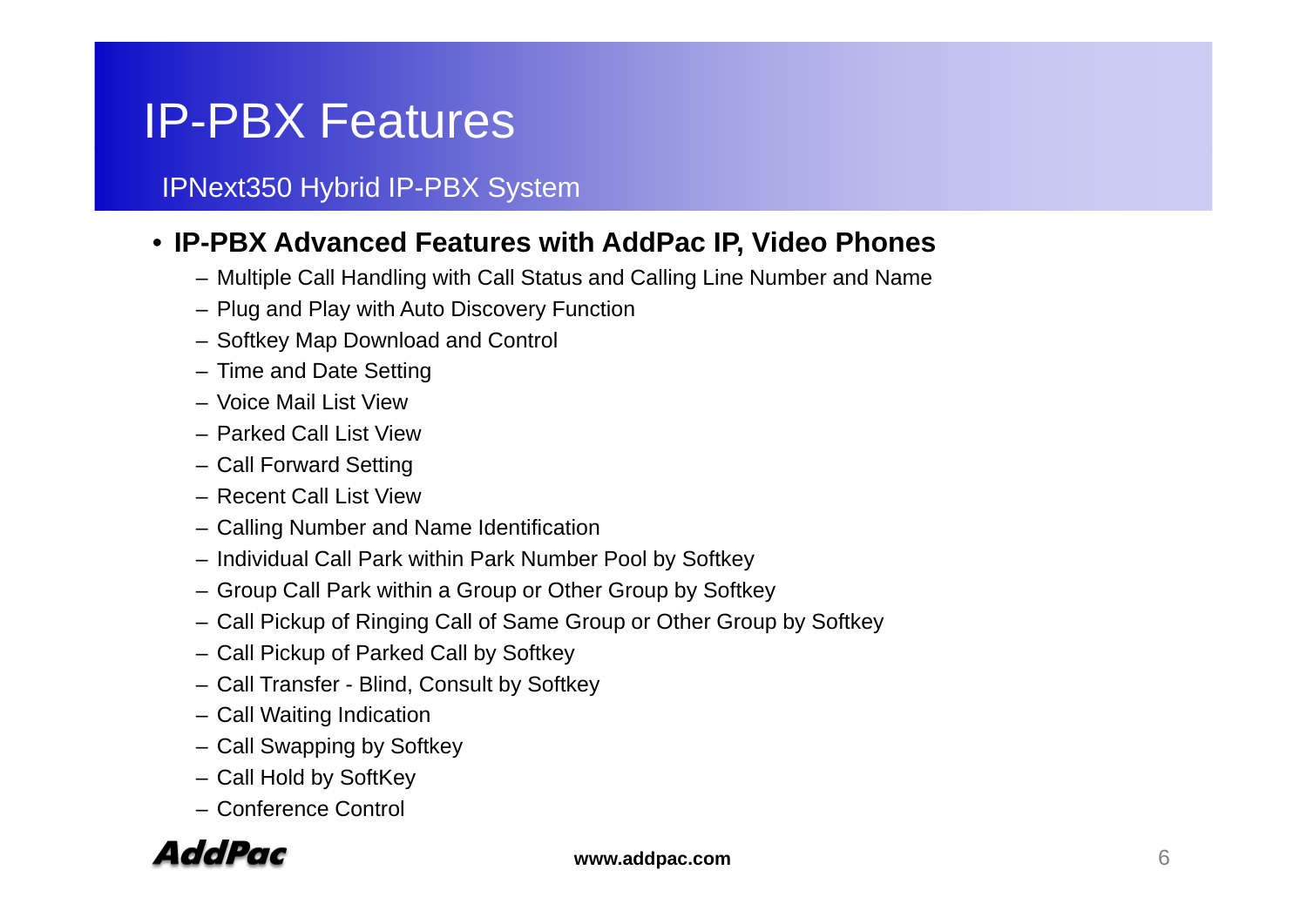IPNext350 Hybrid IP-PBX System

#### • **User & Device Management**

- LDAP (Light weight Directory Access Protocol) Support
	- Supports Hierarchical Organization
- Auto Discovery of IP Phones & Video Phones
- Monitoring Status of Phones

#### • **Miscellaneous\***

- Distinctive Ring by Calling User
- Auto Config & Upgrade
- Intercom
- Personal Directory
- Downloadable Ring
- Do not Disturb

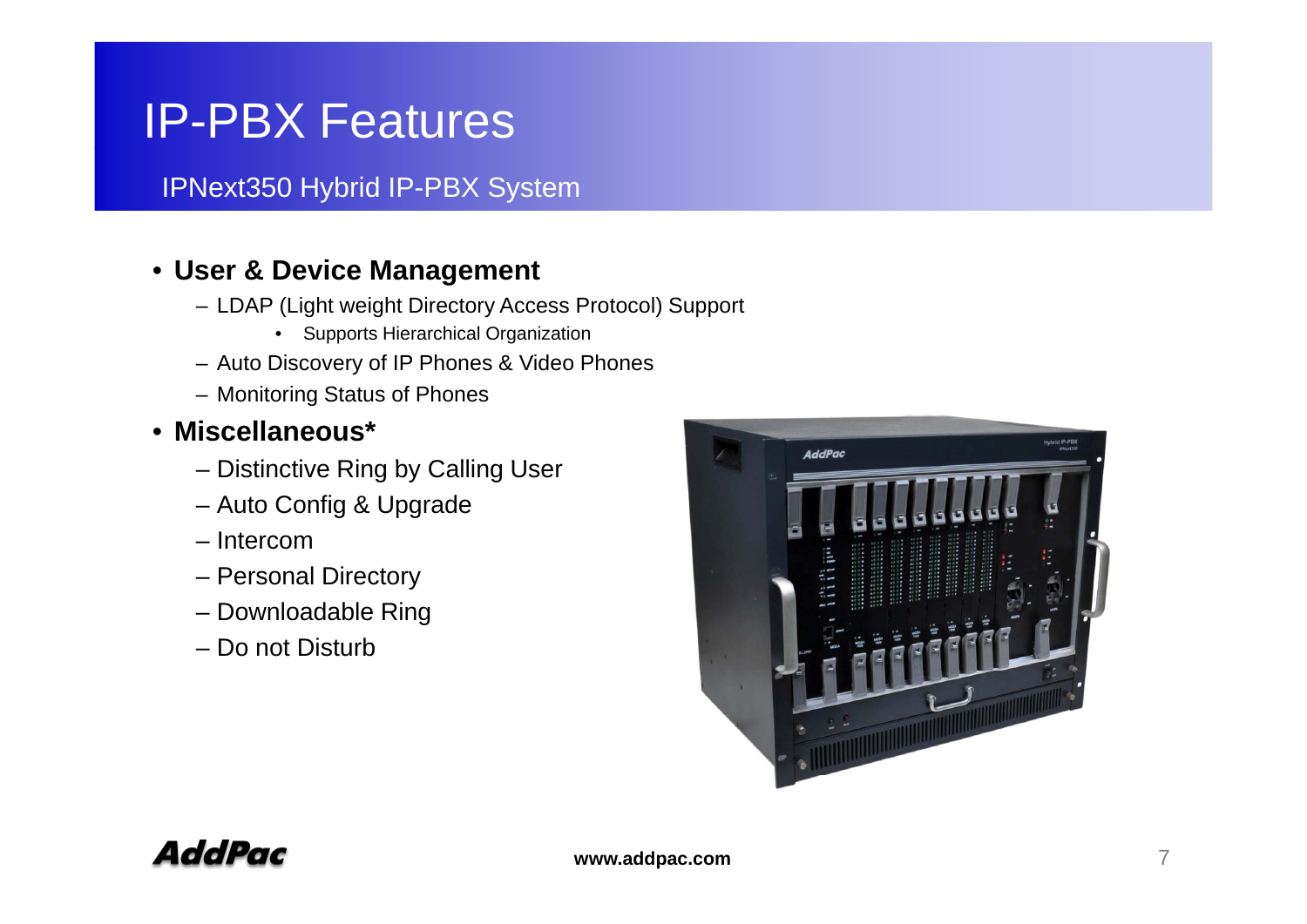# Smart Multimedia Manager

IPNext350 Hybrid IP-PBX System

- **Windows based Smart and Easy Management Tool Support**
	- Dual Mode Easy Mode and Advanced Mode Support
- **User, Device, Call, Conference Management with Intuitive User Interface**
- **Built in Event Manager or External Event Manager Support**
	- Event Configuration with Event Source Filter and Event Logging Filter
	- Event Monitoring with Colorful Format
	- Debug Level Syslog Monitoring Support
	- Event Analysis by Smart Event Analyzer
- **A ti C ll M it i S t ctive all Monitoring Suppor**
- **Call Tracing Support**
- **Active Conference Monitoring Support**
- **Call History Viewer Support**
- **Backup, Restore and Initializing of Database Support**
- **Export and Import of Database to Excel File Support File**

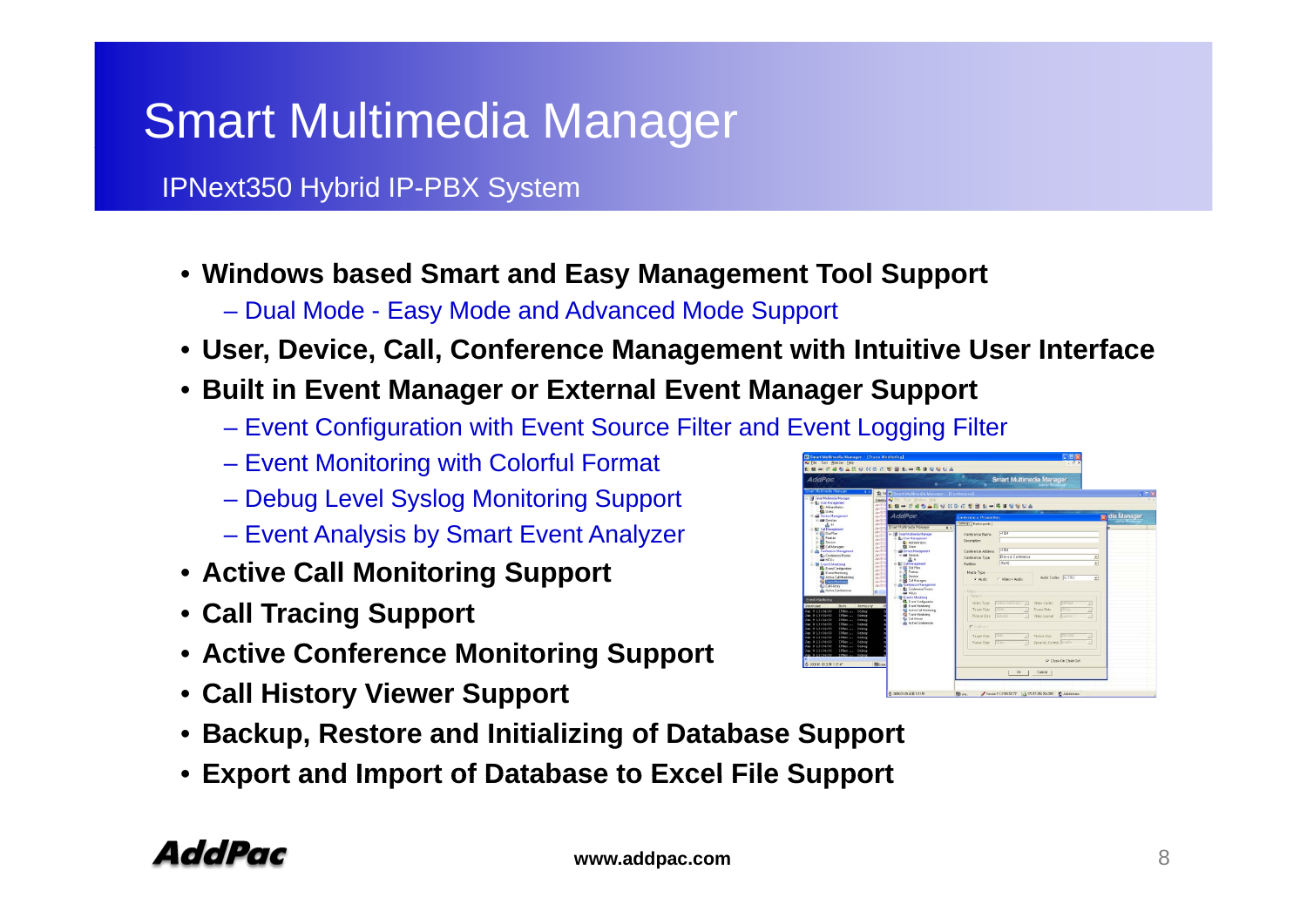#### IPNext350 Hybrid IP-PBX System

**H.323H 323 SIP V IP Si li** • **H.323, VoIP Signaling**  • **H.323IP Network**<br>\(WAN) – **ITU-T Standard H.323 v3 Support SIP**– **Support H.245 Tunneling (WAN)** – **Including H.235 Security Features** • **SIP**– **IETF RFC3261 or RFC2543 SIP Standard**lybrid IP-PU FXO E22 **PSTN** Voice**Analog Phone** FXS FXS **F**<sub>KS</sub>

**www.addpac.com** 9

**Analog Phone**

Ħ

FF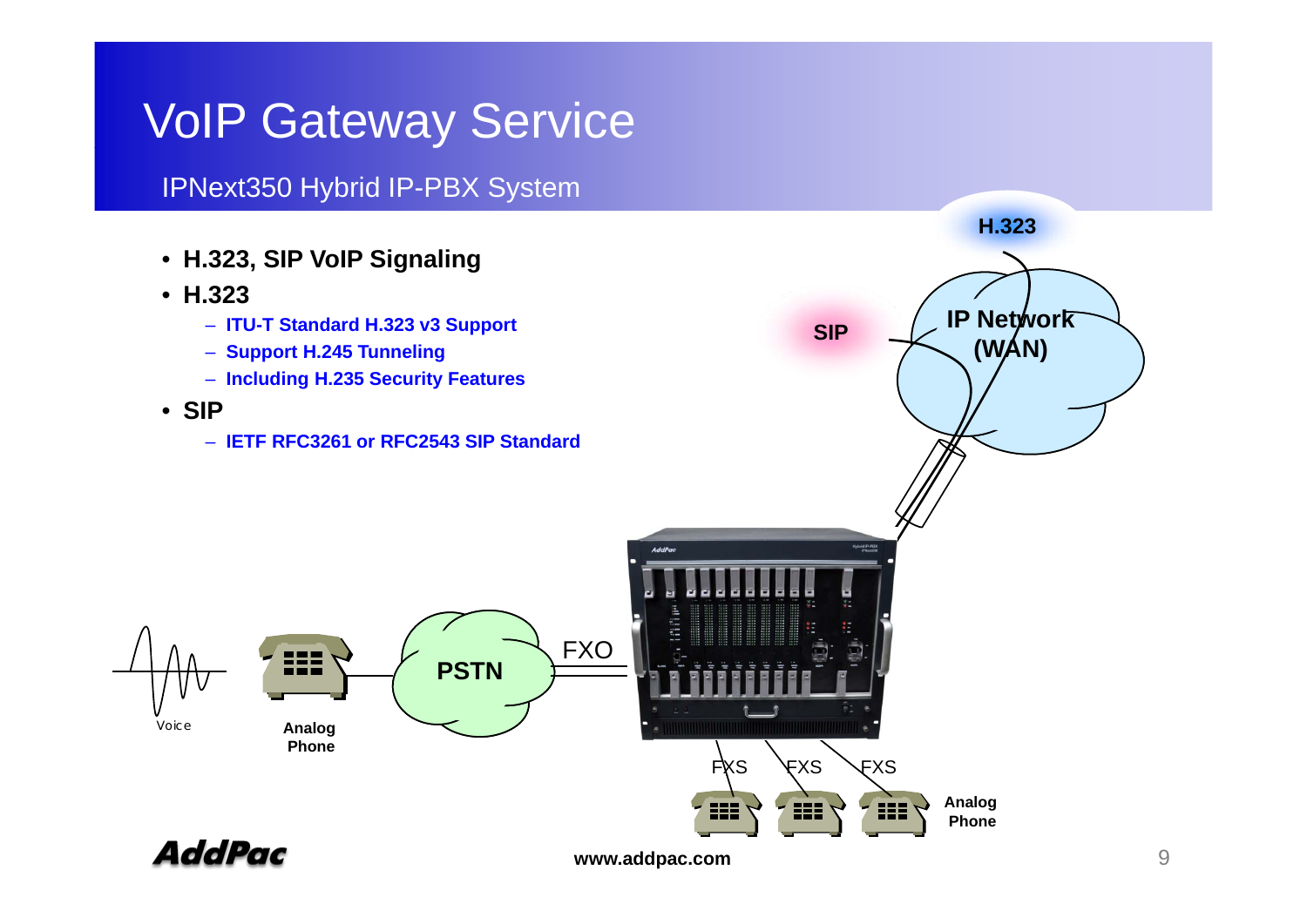#### IPNext350 Hybrid IP-PBX System

#### • **H.323**

- **Fast connect, normal connect support**
- **H.245 tunneling support**
- **Q.931 response message setting for inbound VoIP calls**
- **H 245 logical channel open timing selection f nction** –
- $\equiv$ **Start H.245 procedure support**
- –**DTMF / Hook flash relay with H.245 alphanumeric / signal**
- –**Secondary gatekeeper support**
- –**Gatekeeper assignment according to the domain name**
- –**Gatekeeper discovery with multicast**
- $\equiv$ **Lightweight RRQ support**
- $\equiv$ **Signaling TCP port assignment**
- –**Resource threshold setting with RAI**
- **H.235 clear-token, yp cr to-token support**
- –**canMapAlias support**
- –**Technical prefix (supported prefix) support**
- –**Public IP assignment in NAT environment**

#### • **SIP**

- **Gateway-based / Endpoint-based registration support**
- **Secondary proxy-server assignment function**
- **SIP signaling port change function**
- **H.245 open function SIP proxy server assignment according to the domain name**
	- **T.38 real-time fax relay support**
	- **DTMF relay support with RFC2833 / OPTION message**
	- **Re-INVITE support**

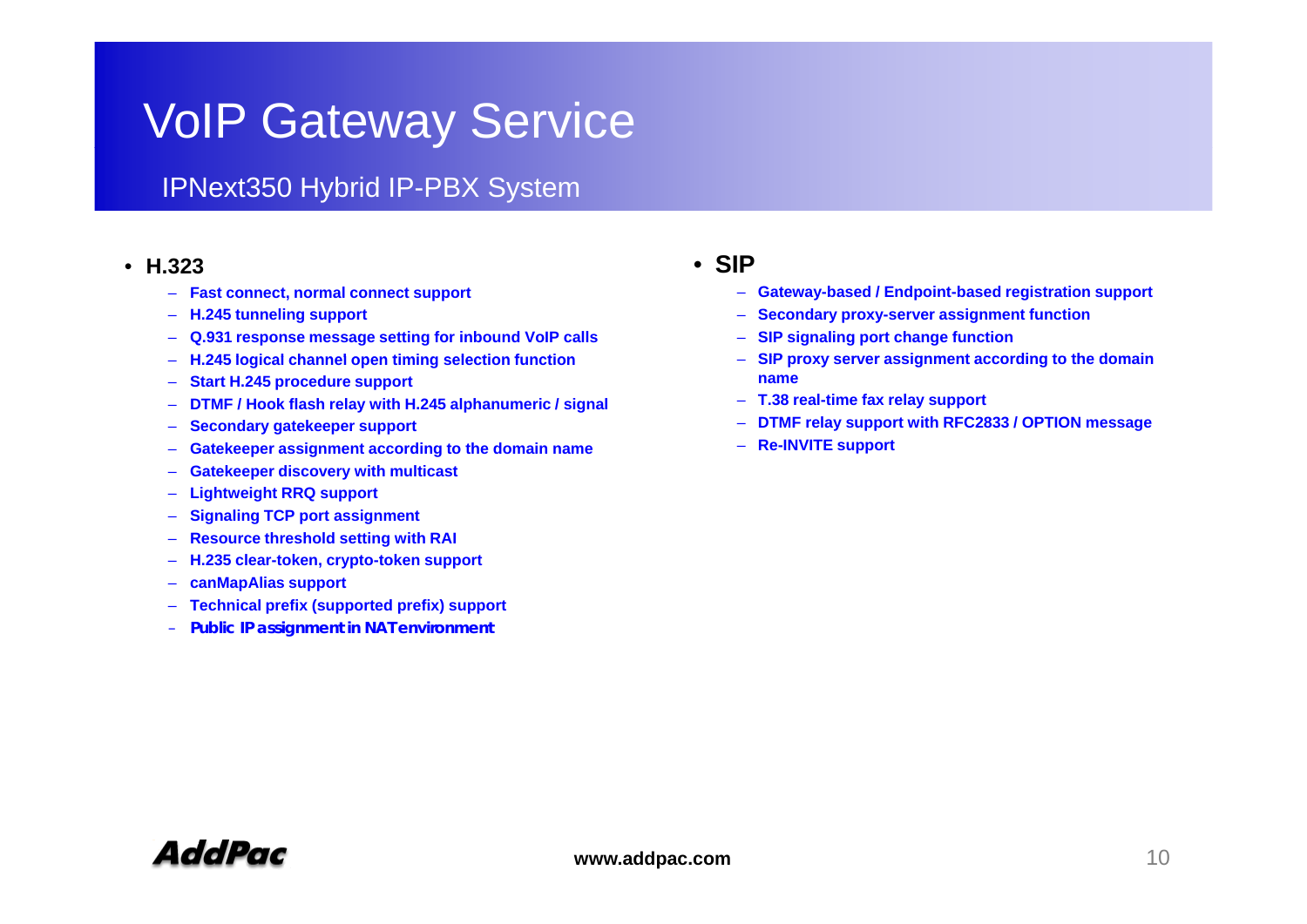### IPNext350 Hybrid IP-PBX System

- **Voice Codec**
	- **G.711 A-Law, G.711 U-Law**
	- **G.726 r16, G.726 r32**
	- **G.729A**
	- **G.723.1 r63, G.723.1 r53**
	- **VAD (Voice Activity Detection) function support**
	- **DTMF relay support (H.323, SIP) based on RFC2833**
- **RTP**
	- **Redundant RTP packet transmission in case of severe packet loss**
	- **Dynamic jitter buffer management and RPT packet jitter and loss compensation with heuristic & DSP error concealment**
	- **Static jitter buffer setting support**
	- **Voice frame per RTP packet number control for each codec**
	- **In-band ring-back tone support**
	- **Virtual ring-back tone support**
	- **Tone parameter change support**

### **VoIP**



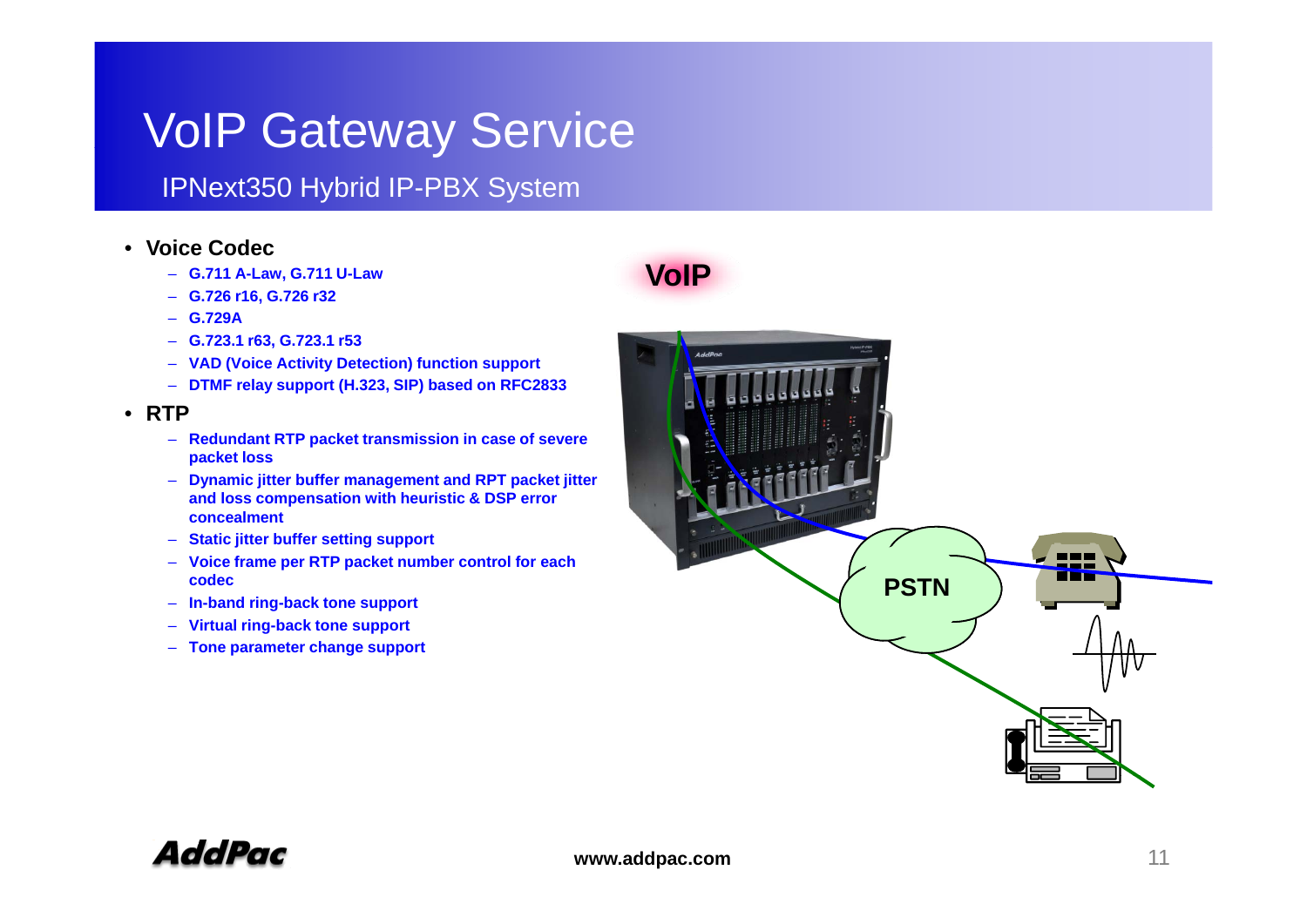IPNext350 Hybrid IP-PBX System

#### •**VoIPallControls**

- **Hot line connection function with PLAR (Private Line Auto Ring Down)**
- **Leased line emulation function**
- $-$  **Connection monitoring function**
- **Fault tolerant with Redundancy and Call Distribution among Gateways for load balancing**
- **Call attempt with IP address**
- **H.323, SIP inbound call connection for each voice port**
- **Multiple E.164 setting for one voice port**
- **One E.164 or digit pattern can be assigned to more than one voice port**
- **Hunting with Longest match/ priority/ sequence/ random**
- **One stage call setup by Digit forwarding**
- **Call barring with specific digit patterns**
- **Calling and called number conversion for PSTN outbound calls**
- **PSTN rerouting in case of VoIP call attempt failure**

#### **V IP C ll C t l V IP C ll C t l ( t )** • **VoIP all Con trols (con t.)**

- **Call transfer for internal calls**
- –**Call pickup for internal calls**
- **Calling and called number conversion for VoIP g outbound calls**
- **Calling and called number conversion for VoIP inbound calls**
- **Fax broadcasting call control**